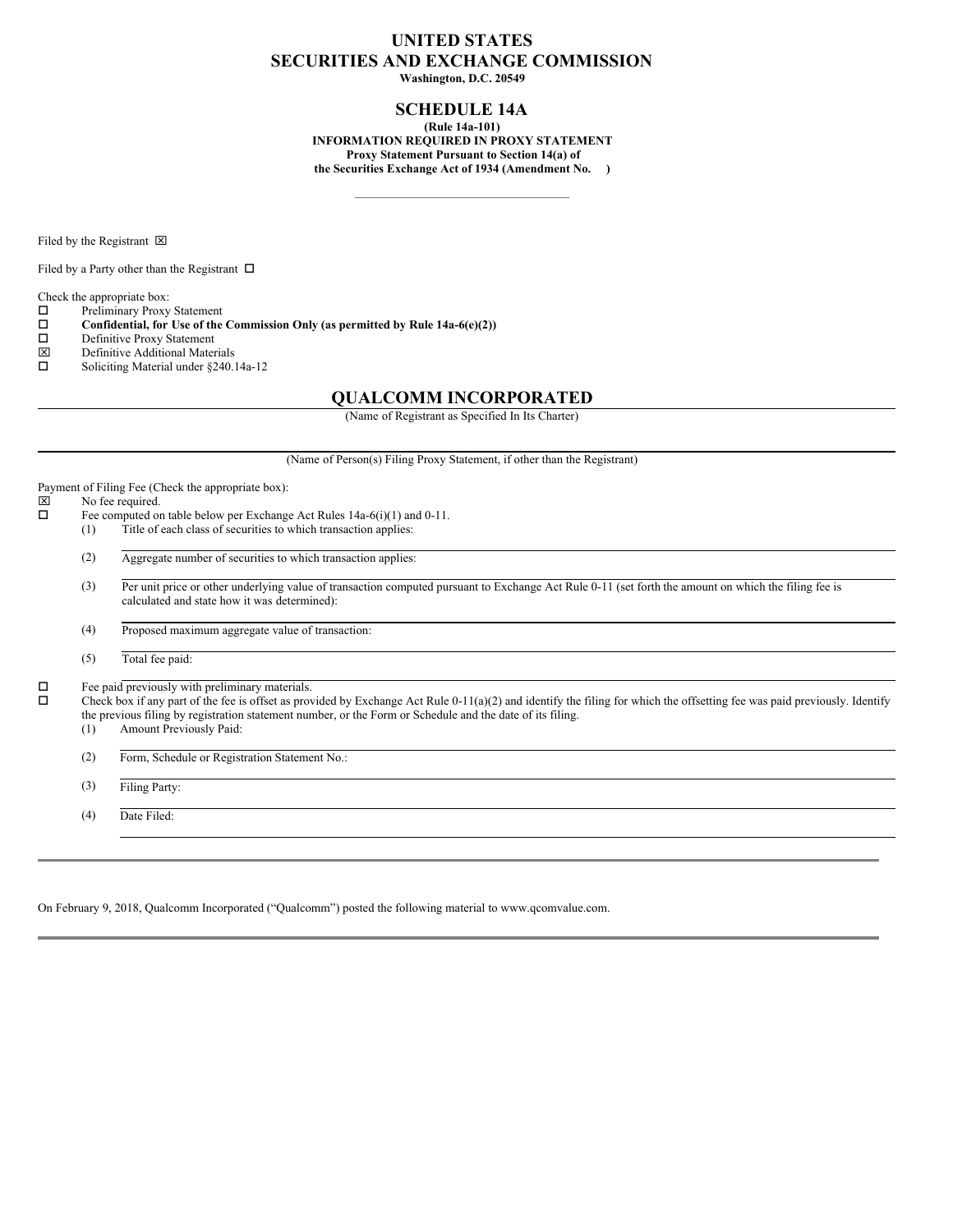# Qualcoww



Stockholder Letters > Press Releases > **Additional Materials >**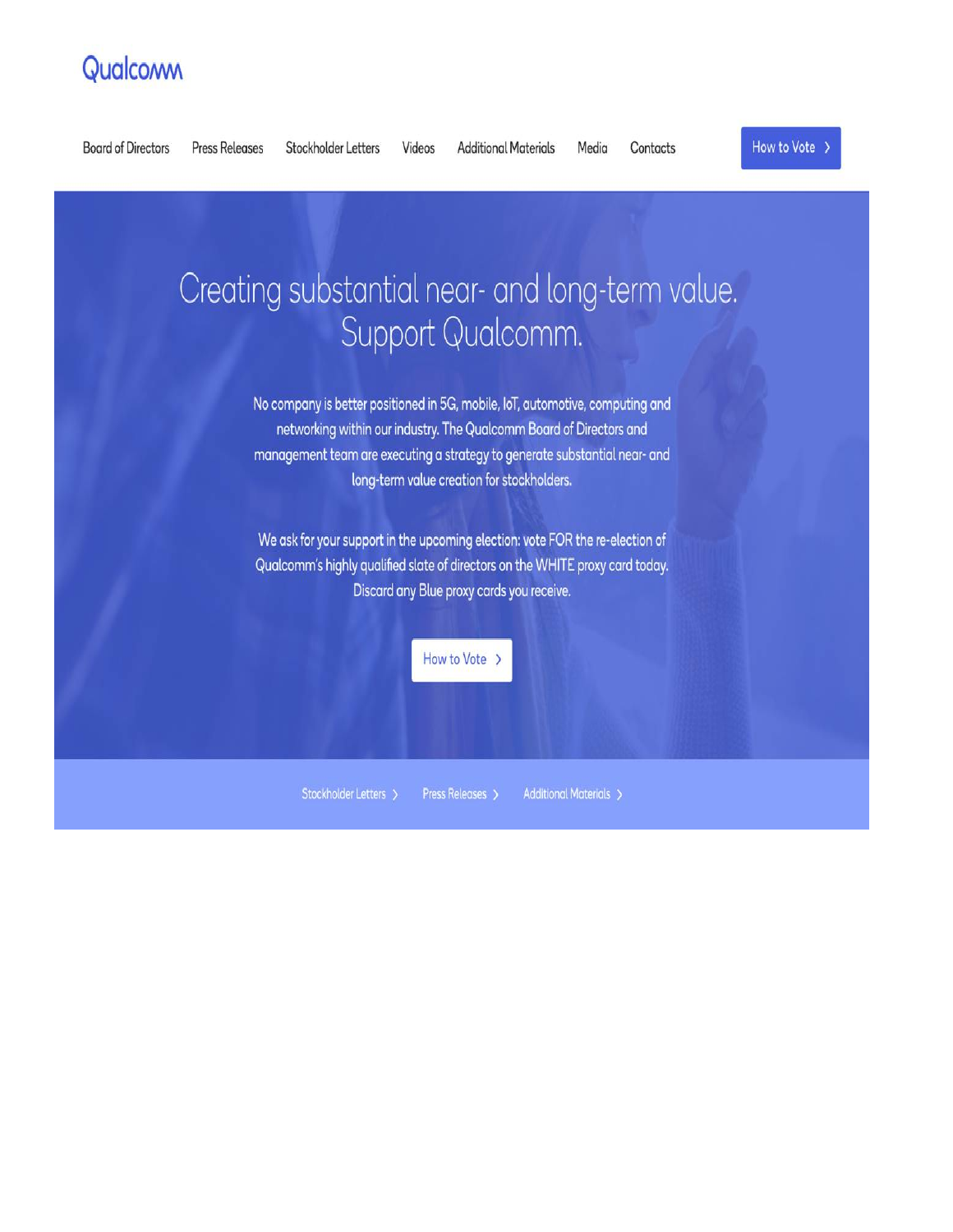

## **Investor Presentation Discussion**

Qualcomm's management team walks through the Company's strategy and near- and long-term value creation opportunities, as well as Broadcom's low value and high risk proposal to acquire Qualcomm.

View the Qualcomm Investor Presentation>



## Creating Stockholder Value

Qualcomm's management team discusses the Company's leadership position in 5G, clear path to deliver substantial near- and long-term value and why Broadcom's low-value, high-risk hostile proposal makes no sense for Qualcomm stockholders.

View Qualcomm's most recent letter to stockholders>

View all videos >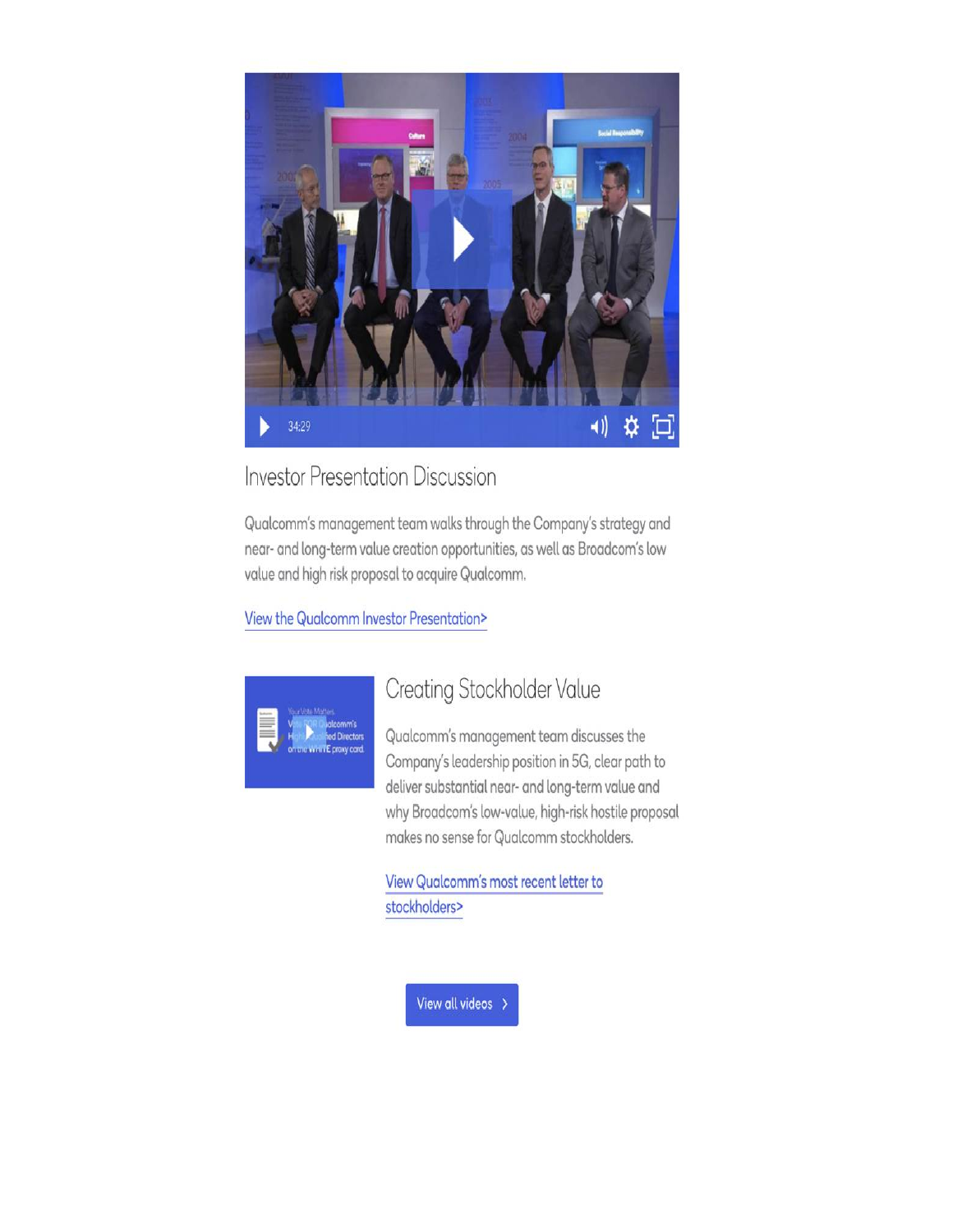

Qualcomm has significant business momentum and the right strategy to create both near- and long-term stockholder value.



Qualcomm's world-class Board is committed and best qualified to execute the strategy to drive value creation for all Qualcomm stockholders.



Broadcom's opportunistic proposal dramatically undervalues Qualcomm and there is significant doubt about whether it can ever be completed.



Broadcom's conflicted Board slate has limited relevant expertise and would expose Qualcomm to significant risk.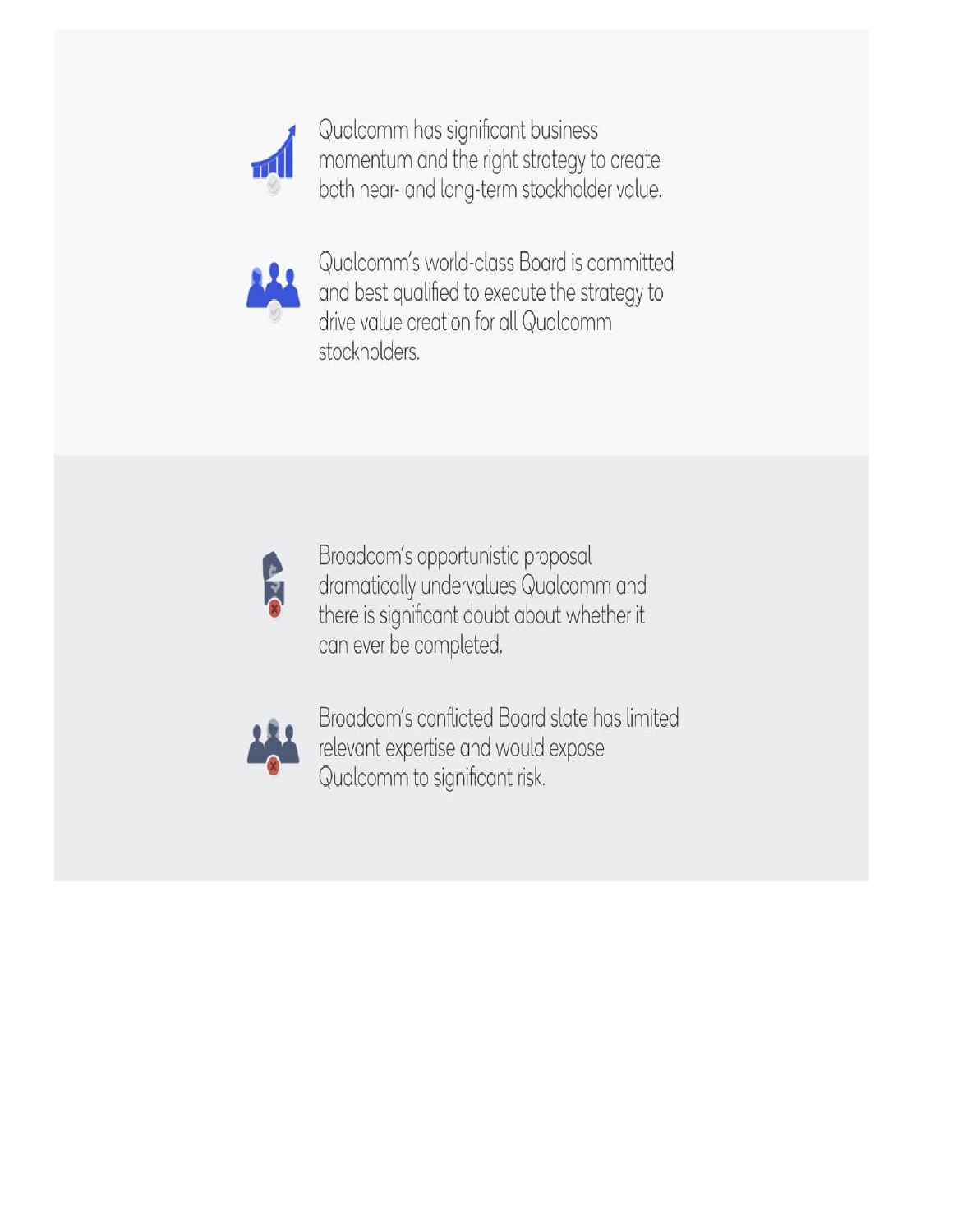## Your vote matters.





Throw away any Blue proxy cards you receive. Do not vote on the Blue card, not even "withhold".

How to Vote >

# Stay informed.

Sign up for email alerts below.



Contacts | Disclaimer © 2018 Qualcomm Incorporated

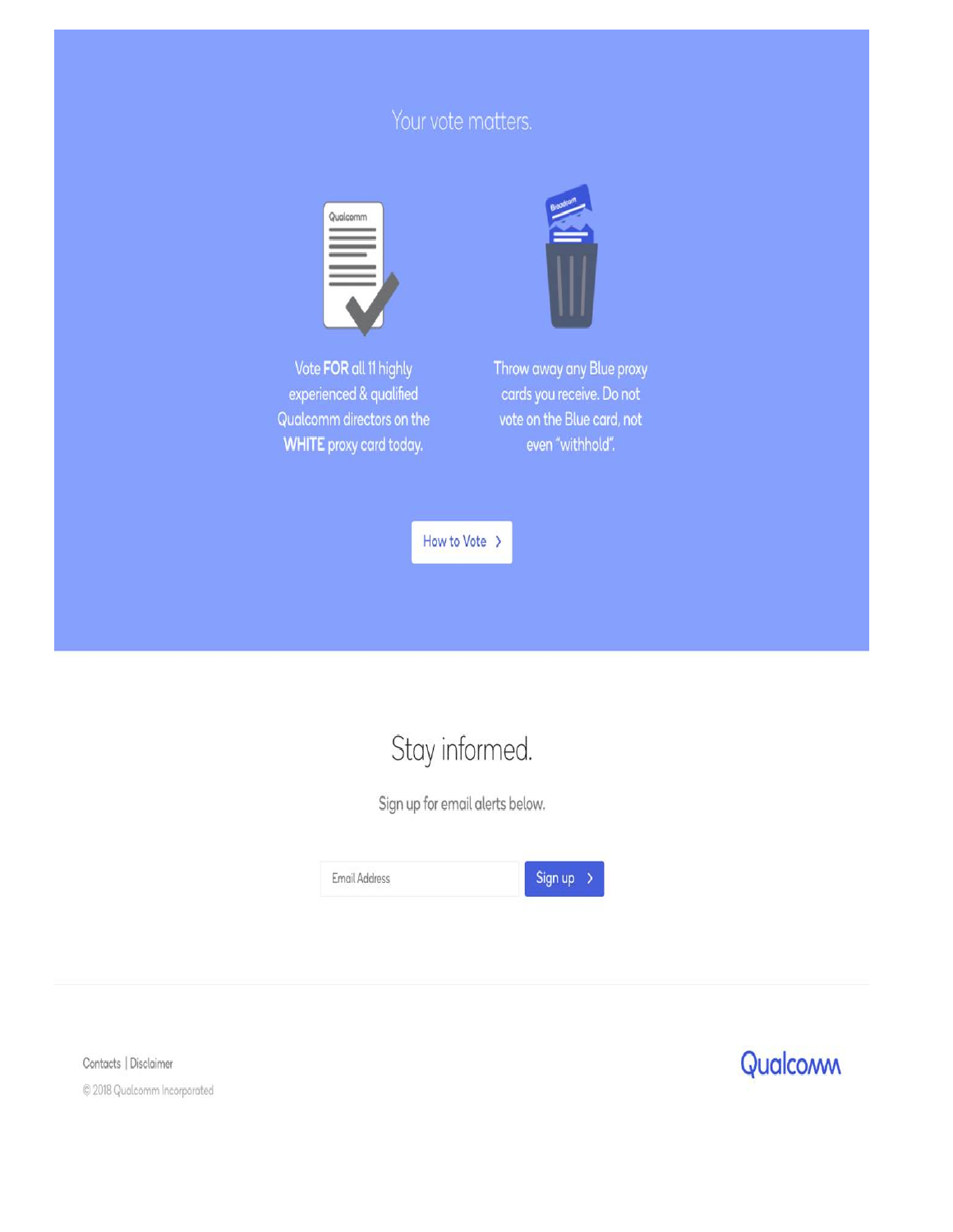# Qualcomm



## Voting Your Shares is Quick and Easy

You will receive two proxy cards: Qualcomm (WHITE) and Broadcom (Blue).

You only need the **WHITE** card-it is labeled "WHITE".



Throw away any Blue proxy cards you receive. Do not vote on the Blue card, not even "withhold".

## 3 Easy Ways To Vote



## Online

- Locate the Control Number on your WHITE proxy card
- Access the website indicated on your WHITE proxy card
- Follow the instructions provided



## **By Telephone**

- Locate the Control Number on your WHITE proxy card
- Dial the telephone number indicated on your WHITE proxy card



## **By Mail**

• Simply sign, date and return your WHITE proxy card in the postage-paid envelope provided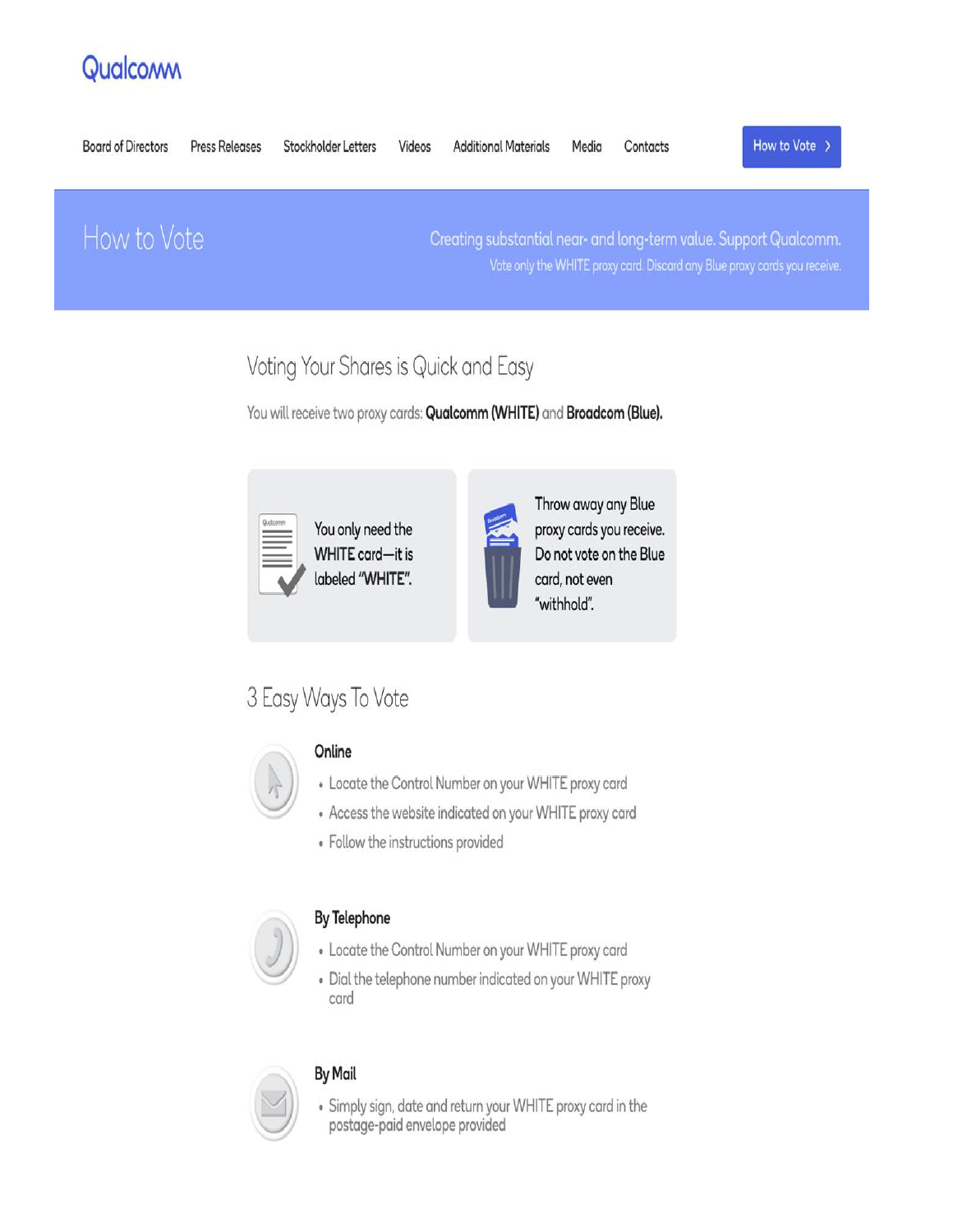### Remember: only your latest-dated vote counts

Even if you have already voted the Blue proxy card, you can still vote the WHITE card FOR Qualcomm's highly qualified Board of Directors today. Only your latest-dated vote counts.

If you hold your shares through more than one account, you will receive a **WHITE** proxy card or **WHITE** voting instruction form for each account. It is very important that you vote with respect to each account you own.

### **Frequently Asked Questions**

If you have questions about how to vote your shares, please contact:

## **INNISFREE M&A INCORPORATED** Toll-Free at (877) 456-3442 (from the U.S. and Canada) (412) 232-3651 (from other locations)

### THANK YOU FOR YOUR SUPPORT!

# Stay informed.

Sign up for email alerts below.



Contacts | Disclaimer

© 2018 Qualcomm Incorporated



#### **Additional Information**

Qualcomm has filed a definitive proxy statement and WHITE proxy card with the U.S. Securities and Exchange Commission (the "SEC") in connection with its solicitation of proxies for its 2018 Annual Meeting of Stockholders (the "2018 Annual Meeting"). QUALCOMM STOCKHOLDERS ARE STRONGLY ENCOURAGED TO READ THE DEFINITIVE PROXY STATEMENT (AND ANY AMENDMENTS AND SUPPLEMENTS THERETO) AND ACCOMPANYING WHITE PROXY CARD AS THEY CONTAIN IMPORTANT INFORMATION. Stockholders may obtain the proxy statement, any amendments or supplements to the proxy statement and other documents as and when filed by Qualcomm with the SEC without charge from the SEC's website at www.sec.gov.